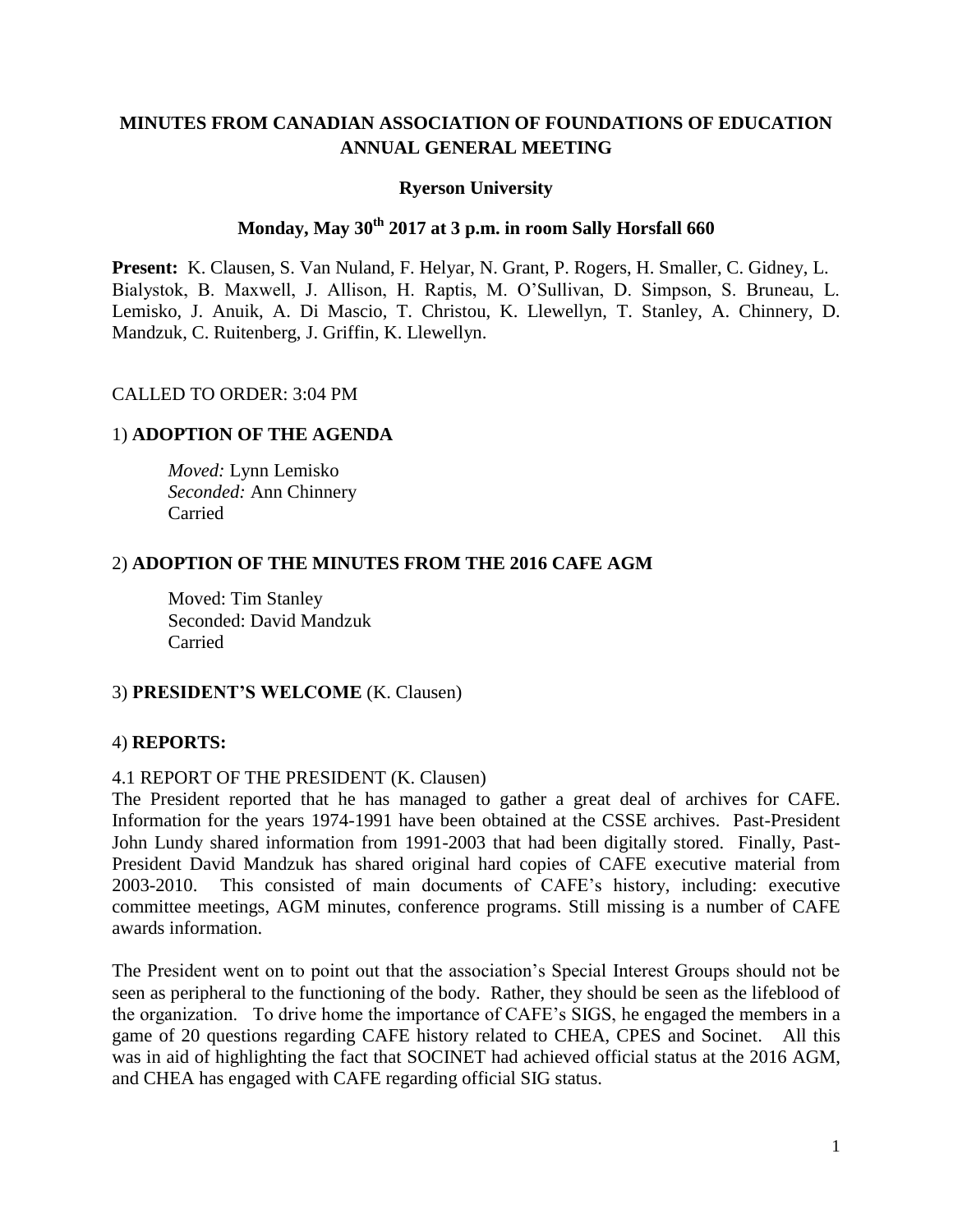The President mentioned that every president at every AGM has worried about membership numbers. He concluded that CAFE presently had 160 members, with 60 members who had lapsed within the past 6 months.

Two beloved colleagues passed away this past year: George "Skip" Hills was the founding president of CAFE; Lisa Panayotidis was our past Vice-President/Conference Programmer, much-missed scholar and friend.

The President thanked the Executive team for their support for the Foundations this past year.

# 4.2 REPORT OF THE SECRETARY-TREASURER (F. Helyar)

The Secretary-Treasurer shared the Association's current funds available and membership numbers as of October 2016 (\$1,281.85). (*see report attached at Appendix A*).

Following up on the President's comment concerning lapsed membership from year to year, Jonathan Anuik asked if the executive could send a reminder to lapsed members. The Communications officer offered to send out a reminder at various times of the year.

### 4.3 REPORT OF THE 1st VICE PRESIDENT (AWARDS) (Shirley Van Nuland)

The VP reported that the Awards for the year consisted of the Publication Award (articles), Mentorship Award, Master's Thesis Award, and Dissertation Awards. Next year the Publication Award will concern Multi-authored (edited) works.

Calls for all awards will be made in September, November and January. Presentations will occur at the CAFE banquet. Submitted published work is no longer anonymous.

# 4.4 REPORT OF THE 2nd VICE PRESIDENT (PROGRAM) (J. Griffith)

The  $2<sup>nd</sup> VP$  commented on the importance of providing a review for each submission. Reviews varied greatly in terms of depth and substance. The greater depth proved very helpful for graduate students in particular. [*See written report for more detail*]

#### 4.5 REPORT OF THE CJE REPRESENTATIVE (Ted Christou on behalf of M. Forrest)

The CJE website has just been updated, with the help of Katy Ellsworth. Now, the average time from submission to publication has been reduced to 8 months. Two CJE award winners were presented at the CSSE reception: the R.W.B Jackson Award and the Audet-Allard Award.

The Francophone editor has retired, and there will shortly be a call for a replacement.

A call for a special capsule issue will come shortly. CAFE members are encouraged to submit ideas for capsule issues. A capsule issue is 6 articles and one or two book reviews.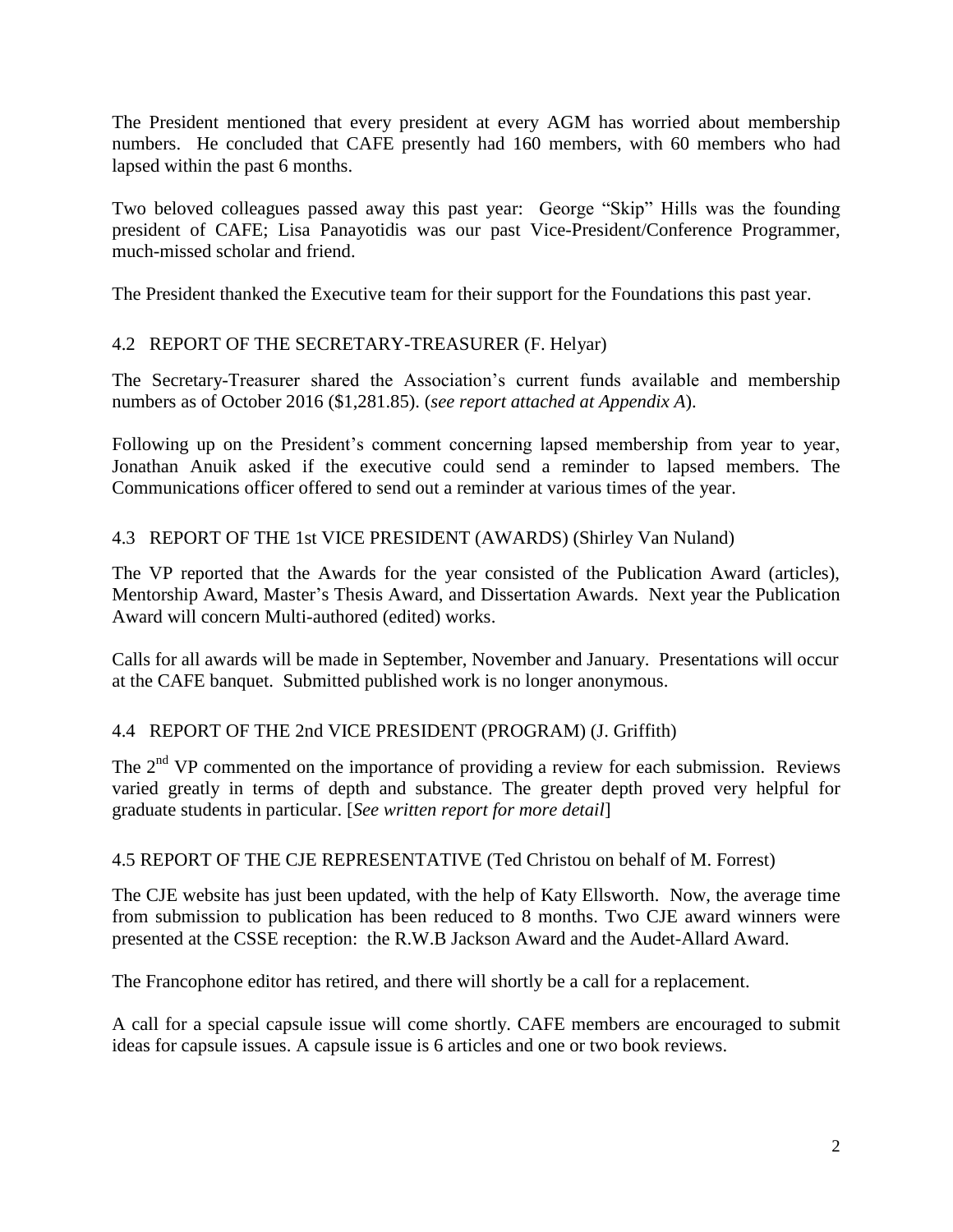CJE has mined the archives; the current website and the old website have been combined. Articles from old editions of the journal will be scanned and made available digitally. This is CJE's 40th year. Submission from all ranks and disciplines are welcome, including Foundations. CJE is seeking members for the Board of Consulting Editors. It serves as a sounding board for editors.

### 4.6 REPORT OF THE PRESIDENT, CPES (Claudia Ruitenberg)

The CPES President reported that the submissions for the conference did very well this year with 33 submissions received and 16 accepted (so that there would be no more than two presentations per session). Christopher Martin gave the early scholar lecture this morning. The CPES journal *Philosophical Inquiry in Education* (PIE) is doing well. The number of submissions and page reads are up this year. A full francophone issue was also published this year.

The CPES dinner was last night, and included a tribute to the late Paul O'Leary. It was also noted that Dr. Alan Pearson passed away this year.

Several new executive members are taking office this year.

A question came from the floor about CPES pre-conference and special sessions. It was concluded that they are not connected to the SIG sessions, and the numbers are not included in the conference session.

### 4.7 REPORT OF THE PRESIDENT, CHEA (K. Llewellyn and C. Gidney)

At the recent CHEA conference (held in Waterloo in October), Kristina Llewellyn became pastpresident with Catherine Gidney being voted in as president until 2018. At the event, over 170 people attended. Kristina thanked the CHEA executive and planning committee for all their help and gratefully acknowledged the financial support of UWaterloo, Wilfrid Laurier and Canada's History. This enabled graduate students to attend. Paul Axelrod, Don Wilson and Alison Prentice received lifetime awards, and Jane Griffith received the Dissertation award. CHEA is working hard to track and secure members, and to attract teachers and educators to the association. CHEA has a new website, and one benefit has been that media contacts the association for interview requests. The association has worked on the constitution, and ratified it at the CHEA conference's AGM. *Historical Studies in Education* continues to publish peerreviewed material; the most recent one was on indigenous issues.

Catherine reported that the next CHEA conference would be in in October 2018 at St. Thomas University in Fredericton. The theme will be *Cultures, Communities and Challenges,* but presenters don't need to adhere to that theme.

#### 4.8 REPORT OF THE PRESIDENT, SOCINET (D. Mandzuk)

The President thanked Nicole Grant (VP) and Pam Rogers (Sec-Treasurer), doctoral students who have been very helpful to resurrect the SIG. A pre-conference session titled "Socinet Community Café" drew about 20 attendees. Scott Davies (University of Toronto), Michael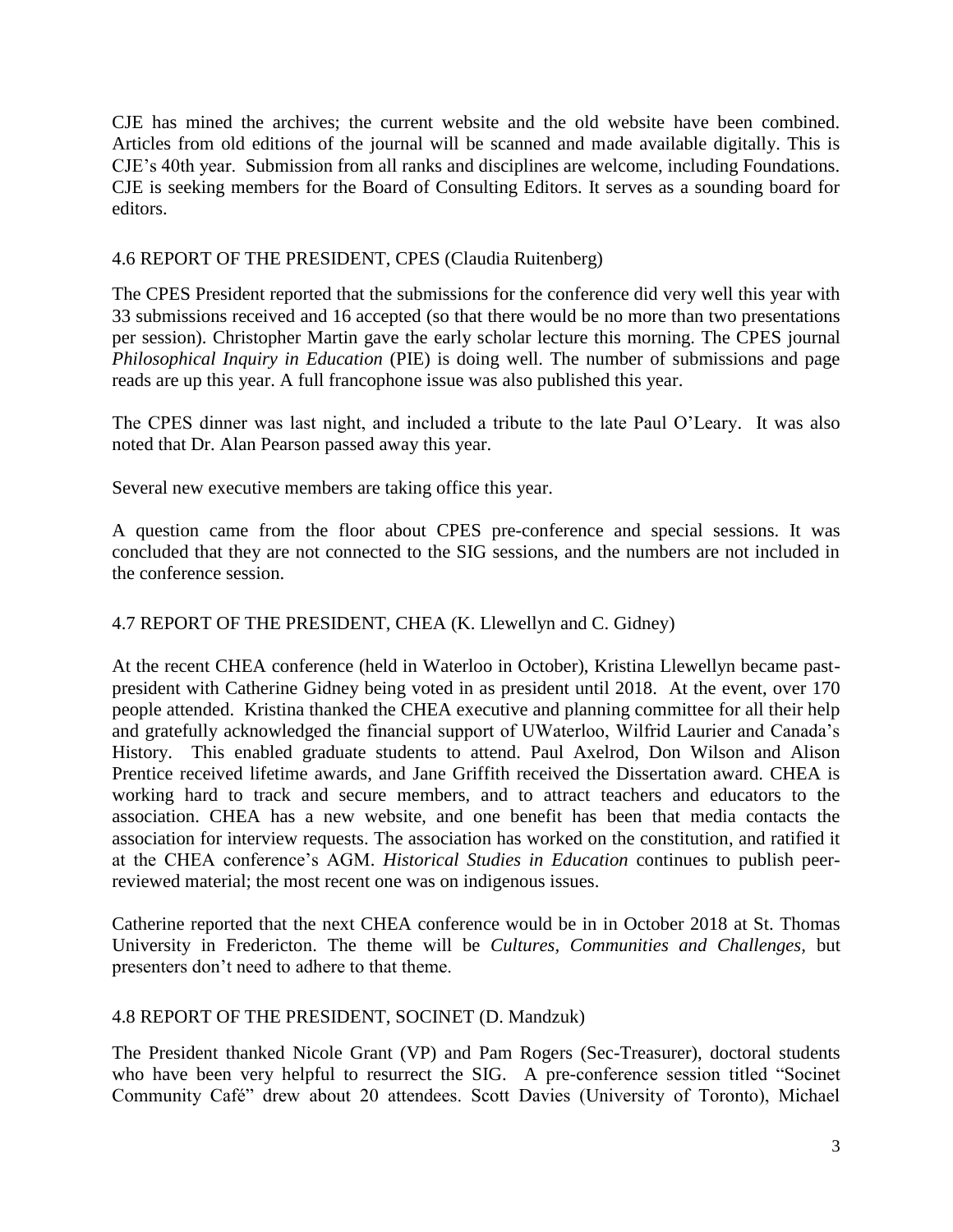O'Sullivan (Brock), Ee-Seul Yoon (Manitoba) and Sandra Kouritzin (Manitoba) were on the panel. Successful symposium and AGM held during CSSE. The hope is to connect Sociologists of education and sociologists and to locate "undercover sociologists," whose work is sociologically oriented.

The hope is for a themed session at next year's conference. Joint session with CSA next year is also being planned. Discussions are underway about the benefits and challenges of rebranding. The bank account has been transferred to CSSE.

4.9 REPORT OF THE *YOUNG SCHOLARS* REPRESENTATIVE (Nicole Grant, Kate Dubinsky and Pam Rogers)

Last year's *Spotlight Session* discussed connecting digitally - This year a digital presence was established with CAFE "Emerging Scholars" on Facebook. A wiki was not such a great success. This year's "Emerging Scholars"' forum was less formal. Attendance was small, but a common theme was the feeling of isolation (in work or in a university setting), suggesting the need to use digital presence to create a platform for monthly sessions (eg. the publishing process). They will continue to encourage graduate students to join this community so that they can get to know each other. They seek people who are willing to help in an organizational way. They hope to send out a communication in September to remind everyone what they're doing.

The consensus at the meeting was to change the term "young" scholars to "emerging" scholars.

# **5) MOTIONS**

# *5.1 Recognizing the Canadian History of Education Society as a SIG*

**Motion 1:** That the membership of CAFE accept the Canadian History of Education Association (CHEA) as a Special Interest Group (SIG) – *see attachment* 

The President instructed the room that a SIG needed three things to be accepted as a SIG in a CSSE Association: 1) a membership list; 2) an executive already in place; 3) a constitution in place that has been accepted by the potential SIG's membership. CHEA has clearly shown that all three things are in place. This final vote would be the last stage in CHEA's recognition as a SIG for CAFE.

*Moved:* Lynn Lemisko *Seconded:* Shirley Van Nuland

*Discussion:* None

Carried unanimously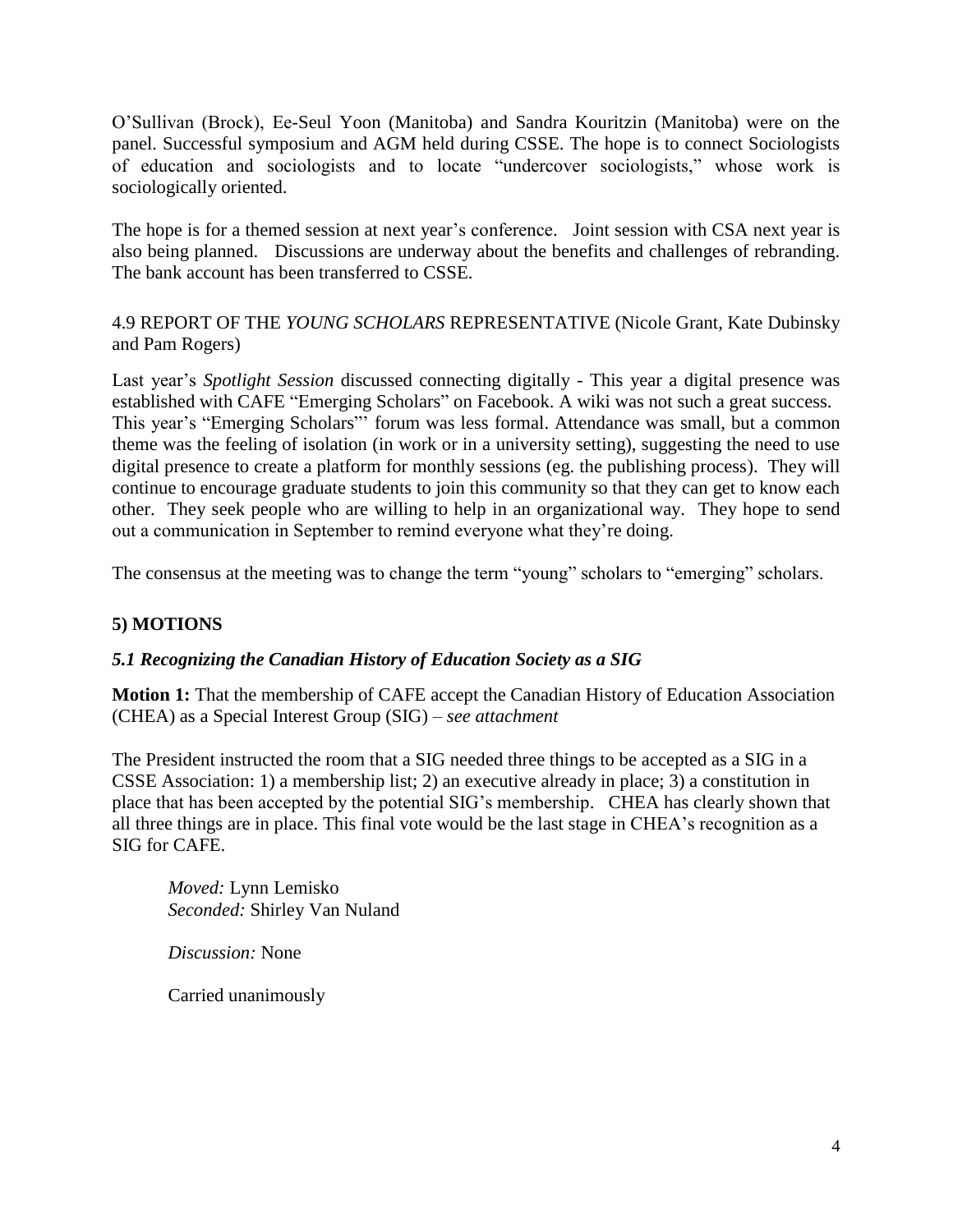#### *5.2 The E. Lisa Panayotidis Dissertation Award*

**Motion 2:** That the membership of CAFE accepts the proposal for a new Award *The E. Lisa Panayotidis Dissertation Award in the Foundations of Education, replacing the previous doctoral* award – *see attachment* 

*Moved:* Lyn Lemisko *Seconded:* Tim Stanley

*Discussion:* The President reported that donations have been received: \$1000 anonymously, plus \$1000 promised from Lisa's husband, Paul Stortz. The President also indicated that this was not simply the renaming of the dissertation award already in place. Instead where previously the award was a recognition given to three scholars, it would now be a single award for one scholar.

Ted Christou mentioned that he would like to keep the three awards and have a separate dissertation award. Tim Stanley supports this award. He would like that an external examiner's report also be included as part of the application package (self-nomination and supervisor's recommendation). The committee could ask, if an external report is not available, why not. Lynn Lemisko argued that report may bring to the attention of the awards committee that a dissertation might merit an award, but the committee must read the dissertation, and that should be the basis of decision-making. A committee would determine whether or not an award was made each year. Claudia Ruitenberg says the committee would decide, and should not consider an external examiner's report. Ted added that the committee should have membership from all three SIGS. He wants to see recognition that could encompass members of all three SIGS.

Friendly amendment by Kristina Llewellyn: "That the membership of CAFE accepts the proposal for a new Award *The E. Lisa Panayotidis Dissertation Award in the Foundations of Education*, decided by a committee including membership from all three SIGS*.*

This amendment was accepted by the mover and seconder.

The amended motion was carried.

*Further Discussion:* Claudia asked if this new award was a distinguishing award or a recognition award. It was indicated that it would be a competition, whereas the previous ones were not. Ted observed that the current three doctoral awards were not SIG-oriented.

**Motion 3:** That the incumbent doctoral dissertation recognition awards be eliminated.

*Moved:* Tim Stanley *Seconded:* Kristina Llewellyn

Carried.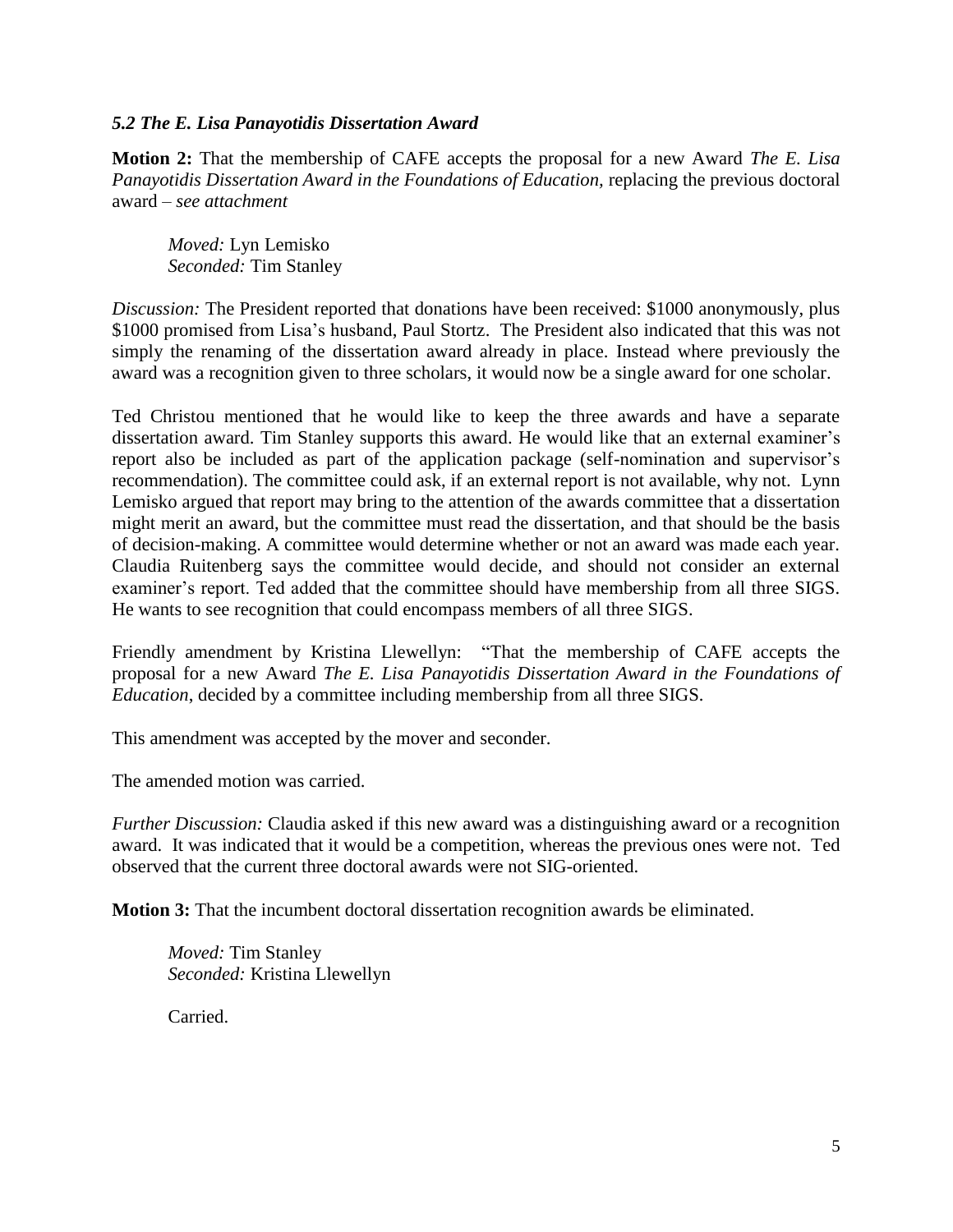#### *5.3 The Theme of the 2018 Pre-Conference*

**Motion 3:** That the membership of CAFE approves a pre-conference for the 2018 conference to be held at the University of Regina, perhaps led by a SIG.

*Moved:* Michael O'Sullivan *Seconded:* Shirley Van Nuland

*Discussion:* David Mandzuk asked if this meant there would be only one pre-conference. The President responded that it meant there would be at least one. Lynn suggests that SIGS inform the President if a pre-conference is planned so that we don't have unintended competition between each SIG. SIG members also needed to let the SIG executive know.

In the end, it was decided that no motion was needed. The mover and the seconder withdrew the motion

#### **6) OTHER BUSINESS**

A discussion ensued concerning a home for CAFE archival documents and displaying past material on its website (i.e., past executive, minutes, programs, awards, newsletters). While no definitive solutions were reached, the President concluded that he would continue to search for a physical archive for the material, while preparing selected documents digitally for inclusion on the CAFE website.

#### **7) ELECTIONS**

President With no other nominations, Kurt Clausen agreed to continue for another term. *Acclaimed*

1st Vice President (Awards) With no other nominations, Shirley Van Nuland agreed to continue for one year at which time a new election would be held. *Acclaimed*

2nd Vice President (Program) Nominated: Alison Molina-Giron (U Regina) by K.Clausen; Seconded by Lynn Lemisko *Acclaimed*

Member-at-Large (Special Events) With no other nominations, Lynn Lemisko agreed to continue for another term. *Acclaimed*

Emerging Scholars Committee Pam Rogers agreed to act as chair of this committee for 2017-2018. *Acclaimed*